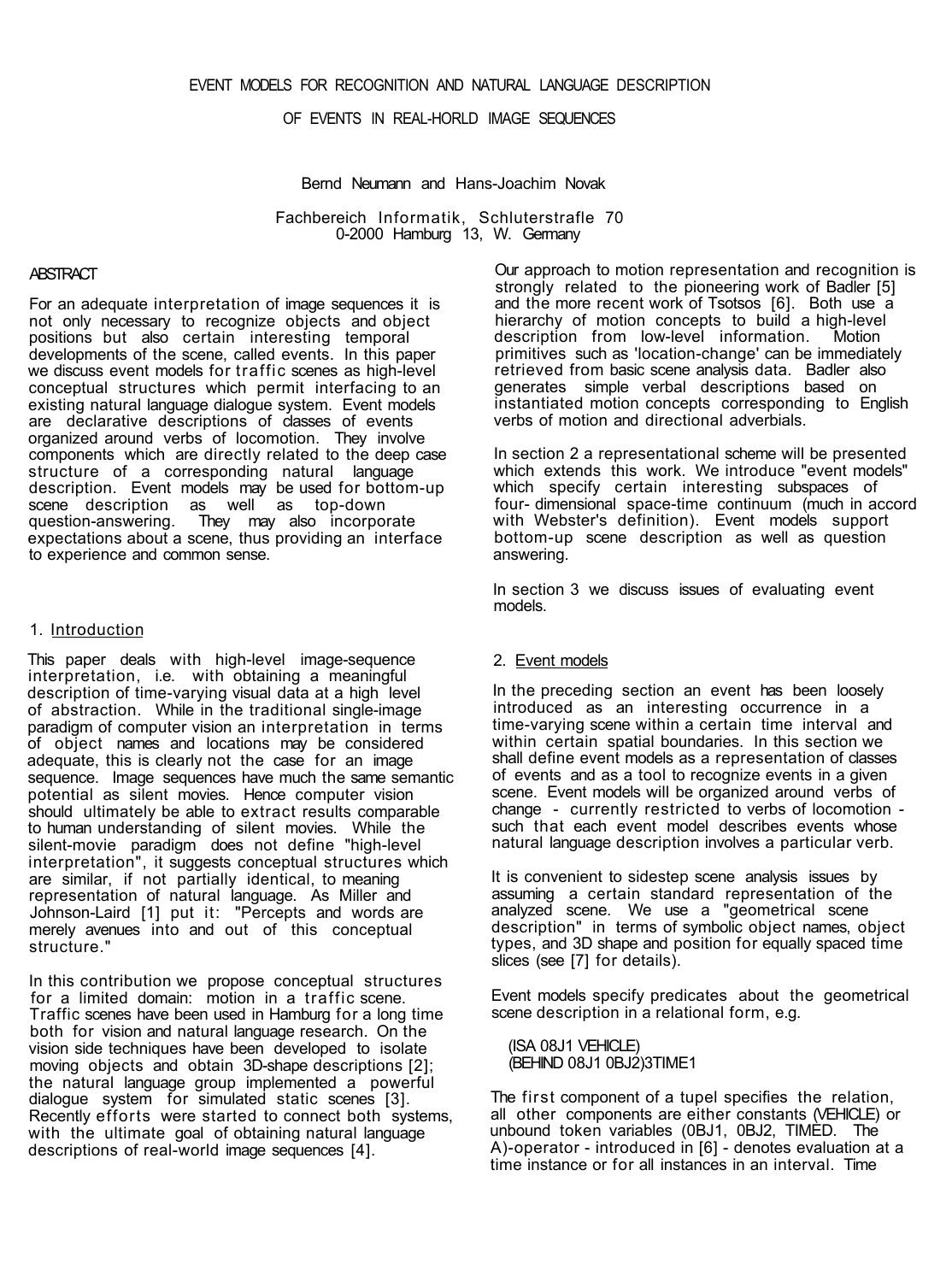is considered discrete. Relations may be primitive (directly computable or retrievable from the scene data) or defined in terms of other relations.

A first example of an event model is given below. It specifies predicates which must be true for an event to be verbalized using "move".

(EVENT-MODEL E-MOVE (PARAMETERS 0BJ1 TIME1 TIME2) (KERNEL (IN-MOTION 0BJ1)A)(TIME1 TIME2)) (C-FRAME C-M0VE1 C-M0VE2 ...))

An event model consists of a name and parameter section similar to a procedure declaration. The kernel specifies predicates with respect to the geometrical scene description. IN-MOTION is considered a primitive predicate. The event model is linked to possible case frames listed in the C-FRAMES statement. A case frame connects variables of an event model with the deep cases of a natural-language utterance. C-M0VE1 involves a source and a goal case, other case frames may involve other case combinations.

(CASE-FRAME C-M0VE1 (CASES (VERB MOVE) (AGENT 0BJ1) (START TIMED (END TIME2) (SOURCE 0BJ1ATIME1) (GOAL 0BJ1ATIME2)) (E-MODEL E-MOVE))

In the case of question answering the parser uses the variables specified in a case frame to generate additional constraints supplementing the event kernel such that any instantiation of the event model is a positive instance for the question at hand. From the question

'Did the red lorry move from the drive-way to the parking lot?"

we get the constraints

(ISA 0BJ1 LORRY) (COLOR 0BJ1 RED) (WITHIN (TIME1 TIME2) (PAST-TIME1 PAST-TIME2)) (ISA SOURCE 1 DRIVEWAY) (MARK S0URCE1 0BJ1S)TIME1) (IS A G0AL1 PARKING-LOT) (MARK G0AL1 0BJ1ATIME2)

Conversely, if bottom-up scene description is required, case frames specify from which (instantiated) variables of an event verbalizations are to be generated. Many of the involved mechanisms, e.g. the generation of time bounds or MARK for relating two locations are available from previous work [8,4], but they must be remodelled to permit both bottom-up and top-down processing.

Event models may be partially defined by other event models, hence a hierarchy is induced. Model 1 is said to be a specialization of model2, if its kernel contains the kernel of model2 (after uni- fication of variables) or, in a logical interpretation, if it implies mode!2. In the following example it is assumed that APPROACH and RECEDE have already been defined, possibly using MOVE.

**IEVENT-MODEL OVERTAKE** (PARAMETERS OBJ1 0BJ2 TIME1 TIME2) **IKERNEL** (MOVE OBJ1) SITIME1 TIME2) (MOVE 08.12) @(TIME1 TIME2) (BEHIND OBJ1 OBJ2) STIME 1 **(BEHIND OBJ2 OBJ3)@TIME2** (WITHIN (TIME3 TIME4) (TIME1 TIME2)) (BESIDE 08J1 08J2) Q(TIME3 TIME4) (APPROACH OBJ1 OBJ2) Q(TIME1 TIME3) (RECEDE 0831 0832)@(TIME4 TIME2))  $(C-FRAMES ...)$ 

As stated earlier many verbs of locomotion cannot be used without certain knowledge about what is typical and what is not. Consider the German verb "weitergehen" (appro\*, "to carry on walking"). On the surface it may describe an uninterrupted walking event, but clearly it implies that halting had been expected. Similarly, 'turn off" is used when an object continues its path along a way which deviates from the natural extension of its previous path. Expectations may be specified in event models using the following notation:

(EXPECT <expectations> IN-VIEW-OF <premises>)

The EXPECT construct relates two partial scene descriptions, where the description termed <premises> provides the scene data on which the expectations are to be based. Usually the whole scene up to a certain time or except certain components constitutes the premises. In those cases it is convenient to use a shorthand THIS-SCENE BEFORE <time> or THIS-SCENE WITHOUT <objects>. In the following example we define the event model CARRY-0N-WALK1 using the EXPECT construct.

(EVENT-MODEL CARRY-ON-WALK (PARAMETERS OBJ1 TIME1 TIME2) **IKERNEL** (WALK 0831) DITIME1 TIME2) (WITHIN TIME3 (TIME) TIME2)) (EXPECT (STAND 08J1)@(TIME3 TIME2) IN-VIEW-OF THIS-SCENE BEFORE TIME3))  $(C-FRAMES ...)$ 

The EXPECT notation is a first step towards interfacing event models with several knowledge sources other than scene data, prominently experience about past events and common sense. In our system we plan to generate expectations by matching the premises with encodings of typical events.

### 3. Event recognition

An event model may be viewed as a template which must match pertinent scene data, verbal information and background knowledge for an event to be true. From the examples it should be plausible that predicates are involved where the truth value can indeed be determined given certain arguments and the above mentioned knowledge sources. Some of the predicates are very simple (e.g. IN-MOTION), others are less so (e.g. EXPECT). Very little has been said, however, about the process of instantiating a complete event model, i.e. event recognition. In this section we shall discuss some features of the control structure. An